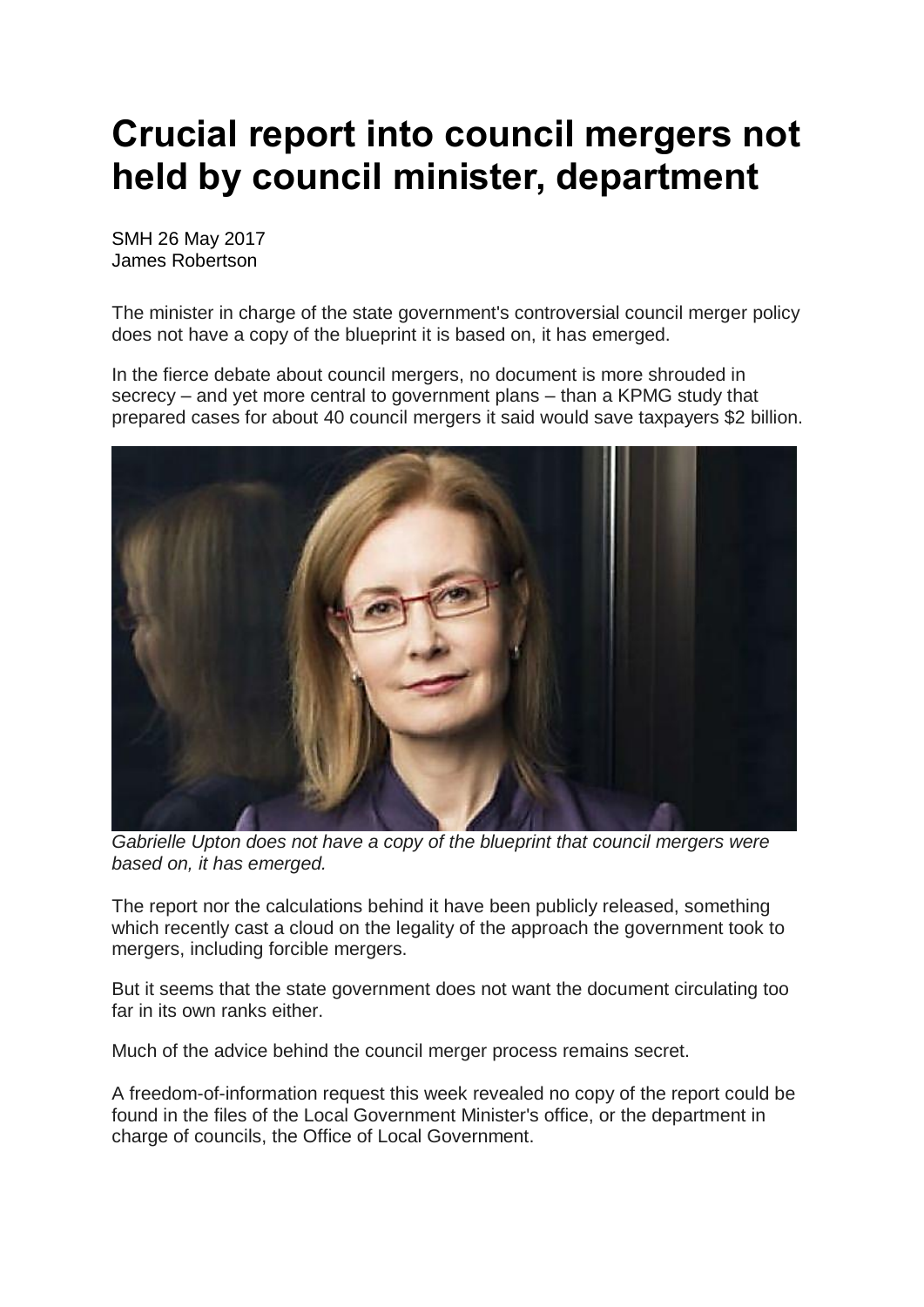"If the Minister [and department] genuinely do not hold a copy of this pivotal report, then their actions throughout ... have frankly been a mockery," the opposition's local government spokesman Peter Primrose said. "How is it that they can have legitimately fulfilled their responsibilities? Or have they acted recklessly?"



## **Project 1 - Communications**

| Purpose: To ensure the benefits of local government reform are understood and to help minimise concerns within the community. |                      |                  |                 |
|-------------------------------------------------------------------------------------------------------------------------------|----------------------|------------------|-----------------|
| Public Information campaign - the case for change                                                                             |                      | 16 Aug - 11 Sept |                 |
| Draft plans for communications and stakeholder management for reform announcement                                             |                      | 22 Sept          |                 |
|                                                                                                                               |                      |                  |                 |
| IPART final report on Council Submissions to Premier and Minister                                                             |                      | 16 Oct           |                 |
| Final communications and stakeholder management materials                                                                     |                      | 20 Oct           |                 |
|                                                                                                                               |                      |                  |                 |
|                                                                                                                               |                      |                  |                 |
|                                                                                                                               |                      |                  |                 |
|                                                                                                                               |                      |                  |                 |
|                                                                                                                               |                      |                  |                 |
| Delivered (previous week)                                                                                                     | Delivery Date        | Owner            | <b>Status</b>   |
|                                                                                                                               | 4 Sept               | TR               | a Lowing Stairs |
|                                                                                                                               |                      |                  |                 |
| Key deliverables / activities                                                                                                 | <b>Delivery Date</b> | Owner            | <b>Status</b>   |
| Communications terminology for reform milestones                                                                              | 10 Sept              | TB               |                 |
|                                                                                                                               | 22 Sept              | TB               |                 |
|                                                                                                                               |                      |                  |                 |
|                                                                                                                               |                      |                  |                 |

The Premier's department has commandeered much of the amalgamation policy, sources say.

But the minister is ultimately responsible for the law and the former local government minister who first advanced the mergers proposed within the KPMG report and later recommended the state's Governor approve the forcible merger of many councils.

Ms Upton's office said she had read the report and down played any problem with it being held by another department.

"The NSW government has thoroughly considered the community benefits of all merged councils and all proposed mergers," a spokesman said.

The report secrecy recently caused the government trouble in ongoing legal challenges to its [merger](http://www.smh.com.au/nsw/blow-to-berejiklian-governments-council-mergers-as-court-rules-against-kpmg-report-secrecy-20170327-gv754p.html) plans.

The Supreme Court recently found the process of merging two north Sydney councils was unfair, partly because the bureaucrat assessing the merits of the amalgamation needed to have access to the report to do a proper job.

Premier Gladys Berejiklian cancelled several pending mergers in regional areas soon after taking power after heavy political criticism of the policy in the state's regions.

But the issue continues to dog the government in urban areas with the added challenge of seven anti-merger challenges winding their way through the courts, including an upcoming High Court case by Woollahra Council.